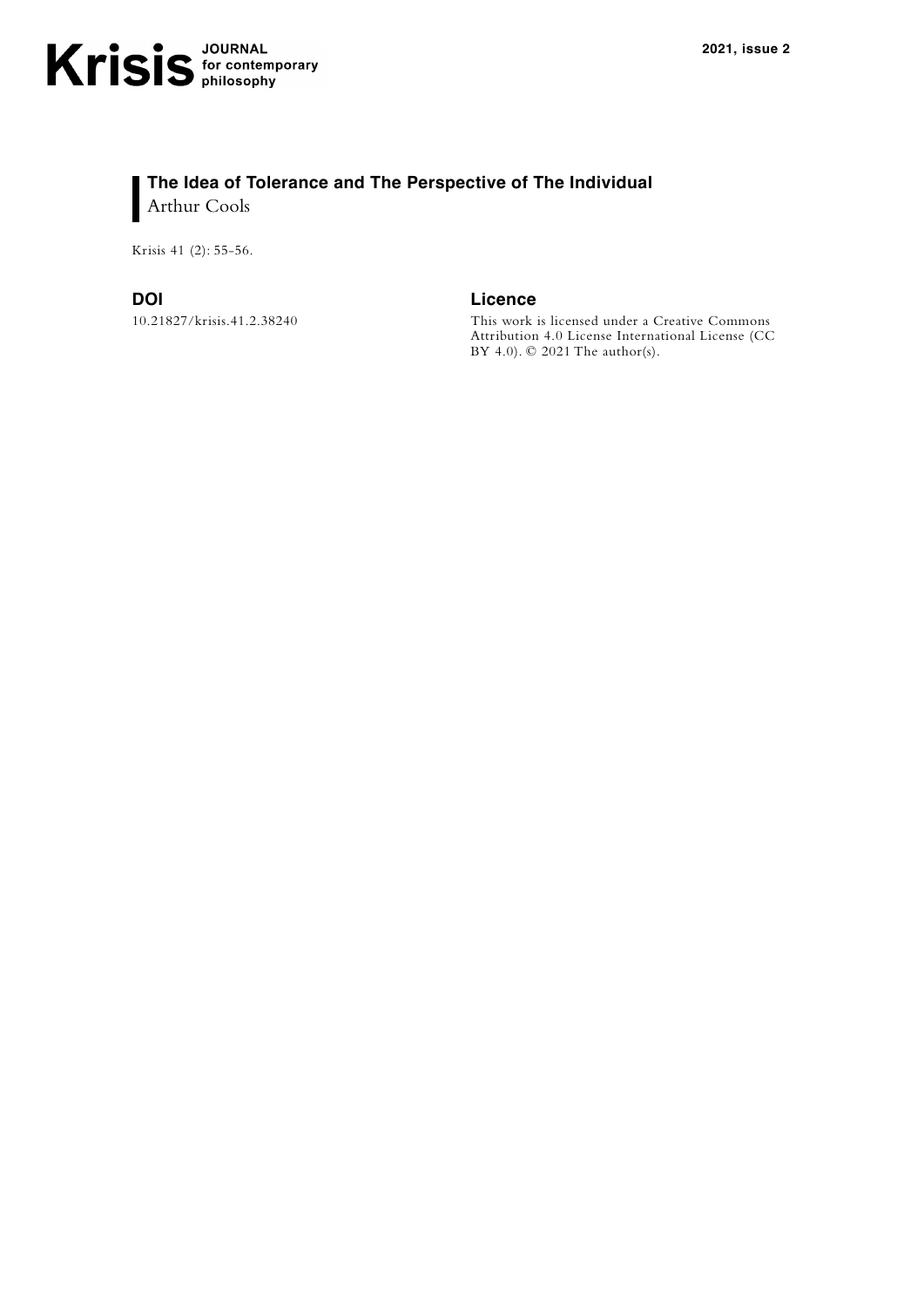## **The Idea of Tolerance and The Perspective of The Individual** Arthur Cools

How is critical theory possible? – The question must have had an immediate urgency in the context in which Adorno was writing the aphorisms of *Minima Moralia*. The legitimacy of Max Horkheimer's distinction between critical theory and traditional theory and the social relevance of the interdisciplinary research programme at the *Institut für Sozialforschung* were radically at stake given World War II and the ongoing destruction of the European continent through fascism. Exiled in the United States, Adorno was facing the breakdown of civil society, the subjugating logic of industrial production, the rise of the consumer society, the solitude of the individual. The historical context has changed but late-capitalist production, individualism, and consumer society did not disappear.

How is critical theory possible? – the question still demands. The answer to this question that motivated Adorno to write the aphorisms of *Minima Moralia* is "the sphere of the individual": in this sphere, he contends that "… critical theory lingers not only with a bad conscience" ("Dedication").**<sup>1</sup>** In the individualist society, the historical meaning of the social and the inner conflicts of society are repressed, but they re-appear in the experience of the individual. Moreover, in an individualist society, the emancipatory power of contestation can only come from the individual. The aphorism is the form that imposes itself in order to take into account this condition of the individual. The negative is given with this form because the aphorism does not lead to synthesis. It refuses to be integrated with the dialectical unification of opposites. However, the aphorism is not sealed – it is not a hedgehog as in the case of Schlegel's Romantic idea of aphorism – it leads the individual beyond itself. It intends to reveal and express from the perspective of the individual the meaning of the social, the various relations of actual society to the individual, and how far disconnected they may be from a true sense of universality. There is no encompassing theory, no argument-based connections between definitions, no conclusions, but in each fragment, a new unique reflection on basic concepts of modernity and modern society arising from a minimal individual sensibility; – how does critical theory appear from this condition?

Tolerance is such a concept to which Adorno draws our attention in the aphorism "Mélange" (§ 66). It is a fundamental principle in a multicultural society. The idea of tolerance is based upon the argument that all people and all races are equal, but "it lays itself open to the easy refutation by the senses".<sup>2</sup> Given the scientific evidence that Jews are not a race, the idea of tolerance does not alter the fact that in the event of a pogrom, it is the Jew who is intended to be killed. The "refutation" of the idea of tolerance is not limited to the factual event of genocide. As an abstract normative ideal, the idea of tolerance is complicit in supporting social mechanisms which neglect differences between individuals and stimulate convictions that not enough has been done to consider individuals as equal. In this way, the individual is subsumed under a standard of which they fall short. "To assure the black", says Adorno (who is using here the N word in German), "that he is exactly like the white man, while he is obviously not, is secretly to wrong him still further."**3** From the perspective of the individual, the idea of tolerance